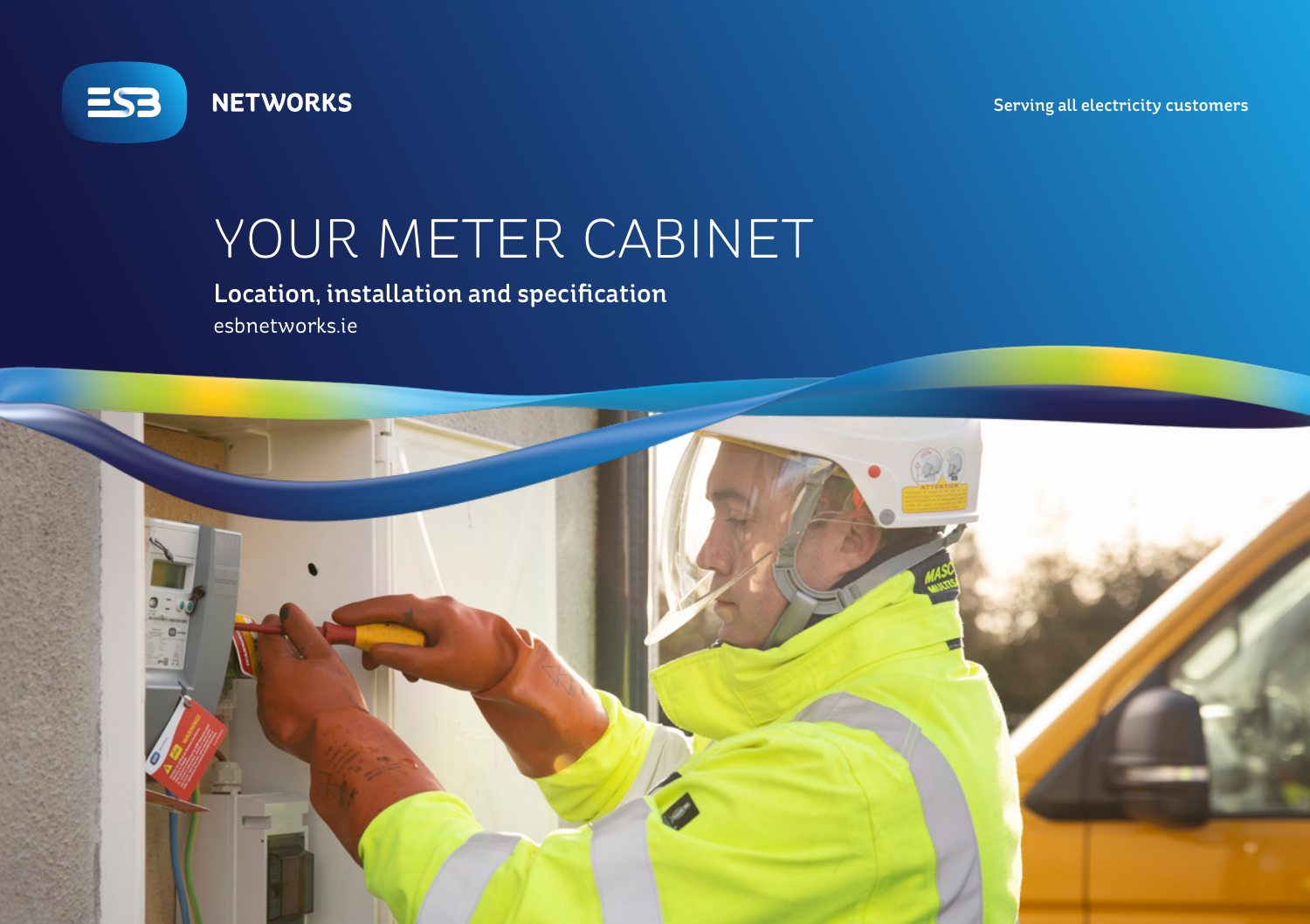### LOCATION AND INSTALLATION OF METERING CABINET for Standard Non-scheme Domestic Connection

- An outdoor meter cabinet must be provided for the ESB Networks (ESBN) electricity meter(s).
- The meter cabinet must be directly accessible from the main entrance driveway. A position on the house wall facing the driveway, or within 2m of either corner of this wall is normally acceptable subject to proper access.
- If any further queries remain in relation to the location of the cabinet, please discuss them with your local ESB Networks representative.

#### PLEASE NOTE:

- Unacceptable positions will not be connected (these include behind security walls/gates or in porches)
- Damaged cabinets will not be connected
- Meter cabinet must comply with ESB Networks specifications

If you need a meter cabinet key to access your outdoor meter cabinet please call us at 1800 372 757 OR 021 2386555

## LOCATION INSTALLATION



*1.0m min. to 1.2m max. from outside F.G.L.*

*Depth 600mm*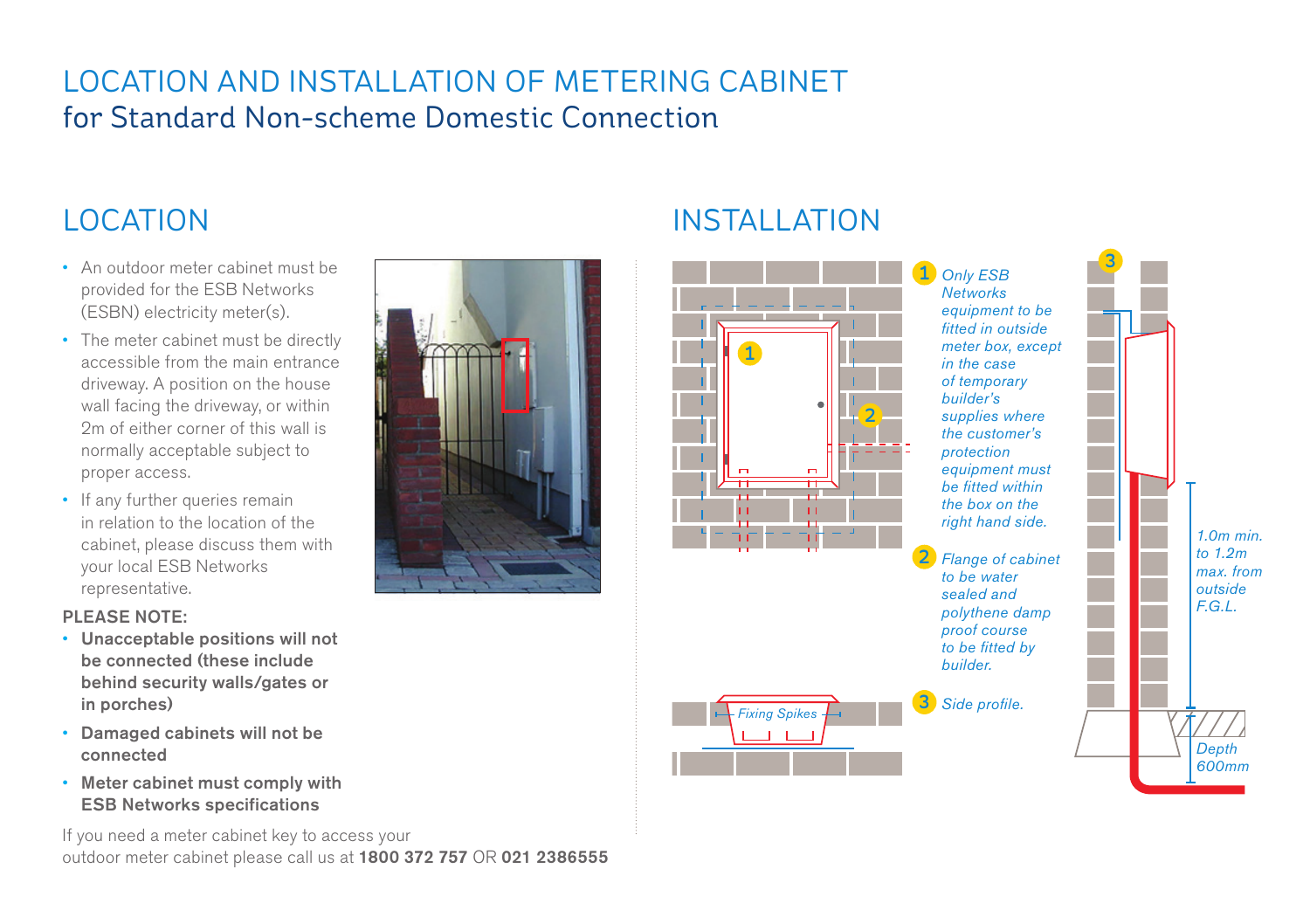- To comfortably accept the cabinet, builders should provide an opening of: 606mm (h) x 402(w) x 155 (d).
- Ensure that the door hangs so as to allow the latch to fall into a closed position.
- The installation of the meter cabinet and hockey stick duct into the wall and cavity must be in accordance with best building practices (i.e. CIF standards). The hockey stick duct must be brought up the cavity into the cabinet at foundation construction stage.
- If the house does not have any cavity walls, the duct must be embedded in the wall, either by building it into the wall or channelling the wall. The set of the wall or channelling the wall.

#### CUSTOMER TAILS



4 *Cable entry and exits must be through the bottom of the box, with the ESB Networks cables to the left and the customer tails to the right.*

5 *Customer tails may also enter through a drilled hole at the bottom right hand side of the box.*